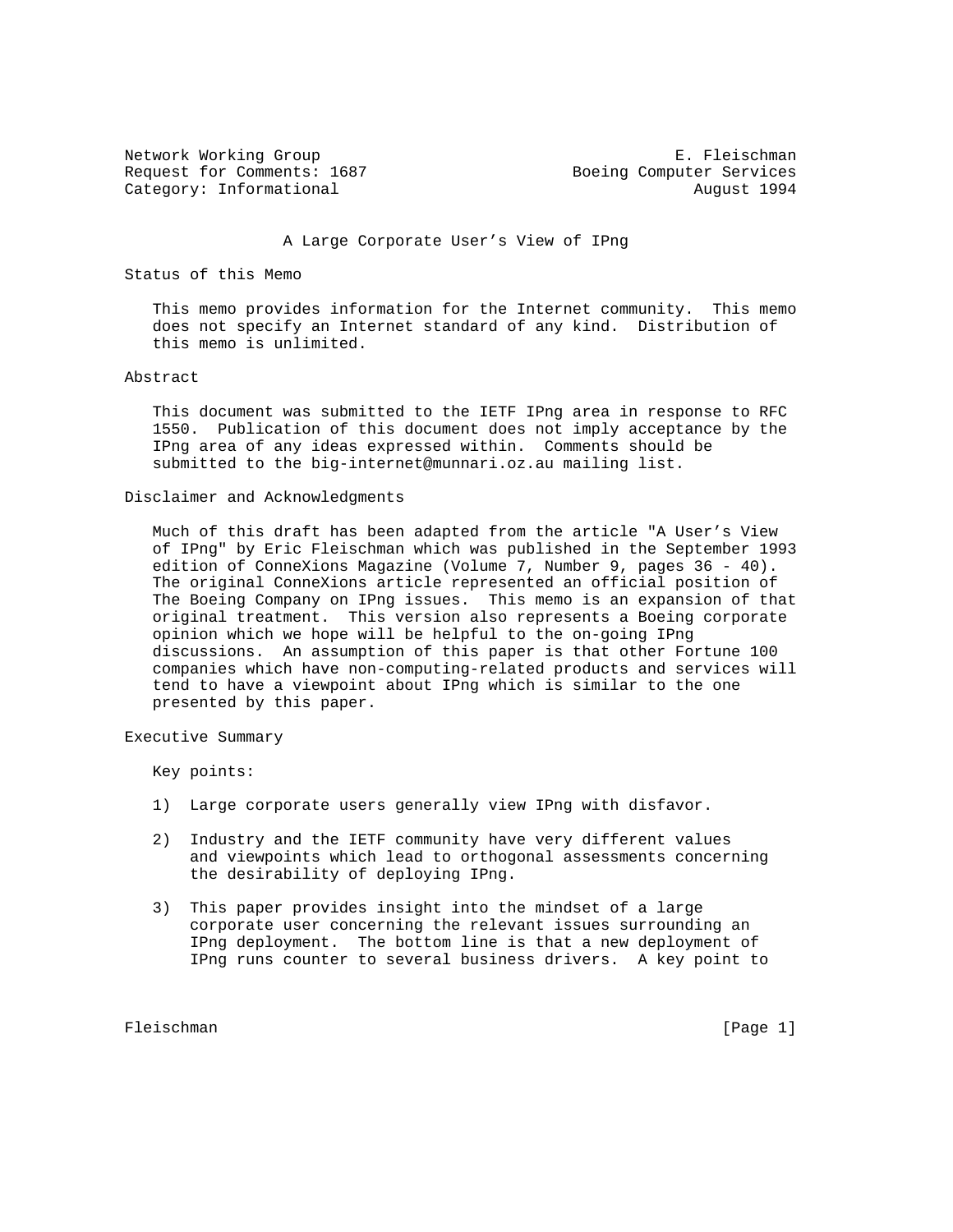highlight is that end users actually buy applications -- not networking technologies.

- 4) There are really only two compelling reasons for a large end user to deploy IPng:
	- A) The existence of must-have products which are tightly coupled with IPng.
	- B) Receipt of a command to deploy IPng from senior management. The former would probably be a function of significant technological advances. The latter probably would be a function of a convergence of IPng with International Standards (OSI).
- 5) Five end user requirements for IPng are presented:
	- A) The IPng approach must permit piecemeal transitions.
	- B) The IPng approach must not hinder technological advances.
	- C) The IPng approach is expected to foster synergy with International Standards (OSI).
	- D) The IPng approach should have "Plug and Play" networking capabilities.
	- E) The IPng approach must have network security characteristics which are better than existing IPv4 protocols.

# Introduction

 The goal of this paper is to examine the implications of IPng from the point of view of Fortune 100 corporations which have heavily invested in TCP/IP technology in order to achieve their (non-computer related) business goals.

 It is our perspective that End Users currently view IPng with disfavor. This note seeks to explain some of the reasons why an end user's viewpoint may differ significantly from a "traditional IETF" perspective. It addresses some of the reasons which cause IPng to be viewed by end users as a "threat" rather than as an "opportunity". It enumerates some existing End User dissatisfactions with IPv4 (i.e., current TCP/IP network layer). These dissatisfactions may perhaps be eventually exploited to "sell" IPng to users. Finally, it identifies the most compelling reasons for end users to deploy IPng. In any case, the IETF community should be warned that their own enthusiasm for IPng is generally not shared by end users and that convincing end users to deploy IPng technologies may be very difficult -- assuming it can be done at all.

Fleischman [Page 2]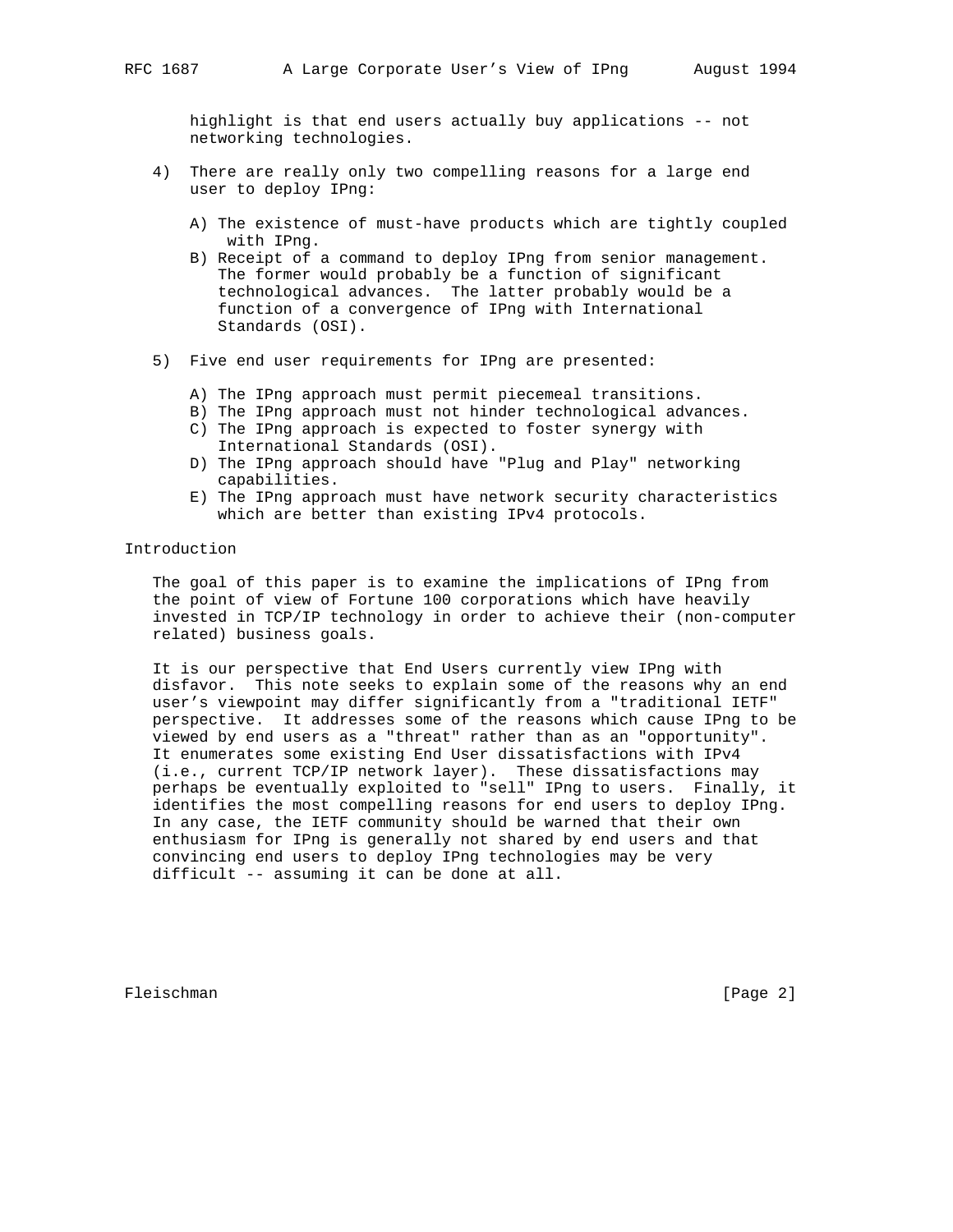The Internet and TCP/IP Protocols are not Identical

 The Internet Engineering Task Force (IETF) community closely associates TCP/IP protocols with the Internet. In many cases it is difficult to discern from the IETF perspective where the world-wide Internet infrastructure ends and the services of the TCP/IP Protocol Suite begin -- they are not always distinguishable from each other. Historically they both stem from the same roots: DARPA was the creator of TCP/IP and of the seminal "Internet". The services provided by the Internet have been generally realized by the "TCP/IP protocol family". The Internet has, in turn, become a primary vehicle for the definition, development, and transmission of the various TCP/IP protocols in their various stages of maturity. Thus, the IETF community has a mindset which assumes that there is a strong symbiotic relationship between the two.

 End users do not share this assumption -- despite the fact that many end users have widely deployed TCP/IP protocols and extensively use the Internet. It is important for the IETF community to realize, however, that TCP/IP protocols and the Internet are generally viewed to be two quite dissimilar things by the large end user. That is, while the Internet may be a partial selling point for some TCP/IP purchases, it is rarely even a primary motivation for the majority of purchases. Many end users, in fact, have sizable TCP/IP deployments with no Internet connectivity at all. Thus, many end users view the relationship between the Internet and TCP/IP protocols to be tenuous at best.

 More importantly, many corporations have made substantial investments in (non-Internet) external communications infrastructures. A variety of reasons account for this including the fact that until recently the Internet was excluded from the bilateral agreements and international tariffs necessary for international commerce. In any case, end users today are not (in the general case) dependent upon the Internet to support their business processes. [Note: the previous sentence does not deny that many Fortune 100 employees (such as the author) are directly dependent upon the Internet to fulfill their job responsibilities: The Internet has become an invaluable tool for many corporations' "research and education" activities. However, it is rarely used today for activities which directly affect the corporations' financial "bottom line": commerce.] By contrast, large End Users with extensive internal TCP/IP deployments may perhaps view TCP/IP technology to be critically important to their corporation's core business processes.

Fleischman [Page 3]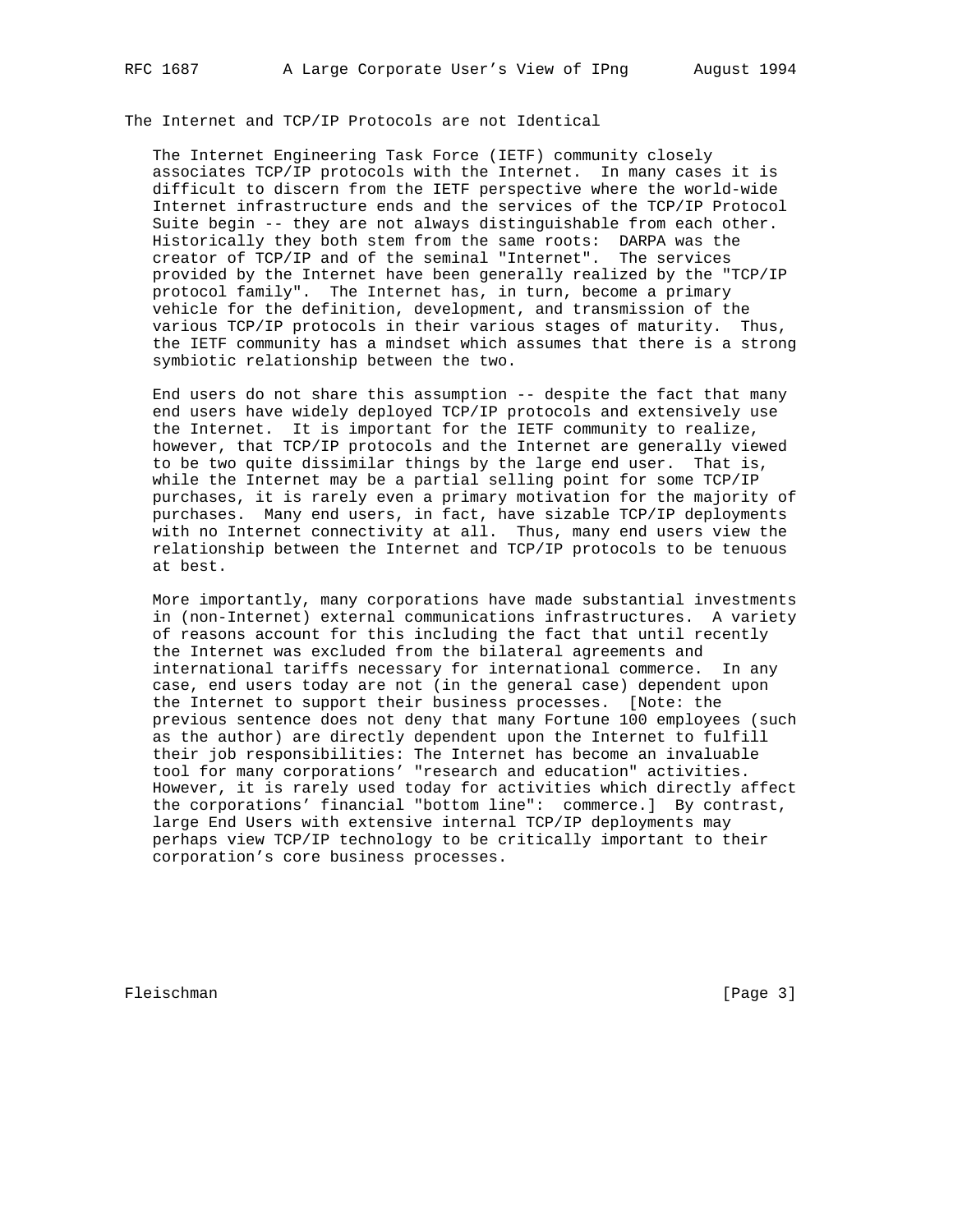Security Islands

 Another core philosophical difference between large end users and the IETF is concerning the importance of Security Islands (i.e., firewalls). The prevalent IETF perspective is that Security Islands are "A Bad Thing". The basic IETF assumption is that the applications they are designing are universally needed and that Security Islands provide undesirable filters for that usage. That is, the IETF generally has a world view which presupposes that data access should be unrestricted and widely available.

 By contrast, corporations generally regard data as being a "sensitive" corporate asset: If compromised the very viability of the corporation itself may in some cases be at risk. Corporations therefore presuppose that data exchange should be restricted.

 Large end users also tend to believe that their employees have differing data access needs: Factory workers have different computing needs than accountants who have different needs than aeronautical engineers who have different needs than research scientists. A corporation's networking department(s) seeks to ensure that each class of employee actually receives the type of services they require. A security island is one of the mechanisms by which the appropriate service levels may be provided to the appropriate class of employee, particularly in regards to external access capabilities.

 More importantly, there are differing classes of computer resources within a corporation. A certain percentage of these resources are absolutely critical to the continuing viability of that corporation. These systems should never (ever) be accessible from outside of the company. These "corporate jewels" must be protected by viable security mechanisms. Security islands are one very important component within a much larger total security solution.

 For these reasons we concur with the observation made by Yakov Rekhter (of IBM) and Bob Moskowitz (of Chrysler) in their joint electronic mail message of January 28, 1994. They wrote:

 "Hosts within sites that use IP can be partitioned into three categories:

- hosts that do not require Internet access.
- hosts that need access to a limited set of Internet services (e.g., Email, FTP, netnews, remote login) which can be handled by application layer relays.
- hosts that need unlimited access (provided via IP connectivity) to the Internet."

Fleischman [Page 4]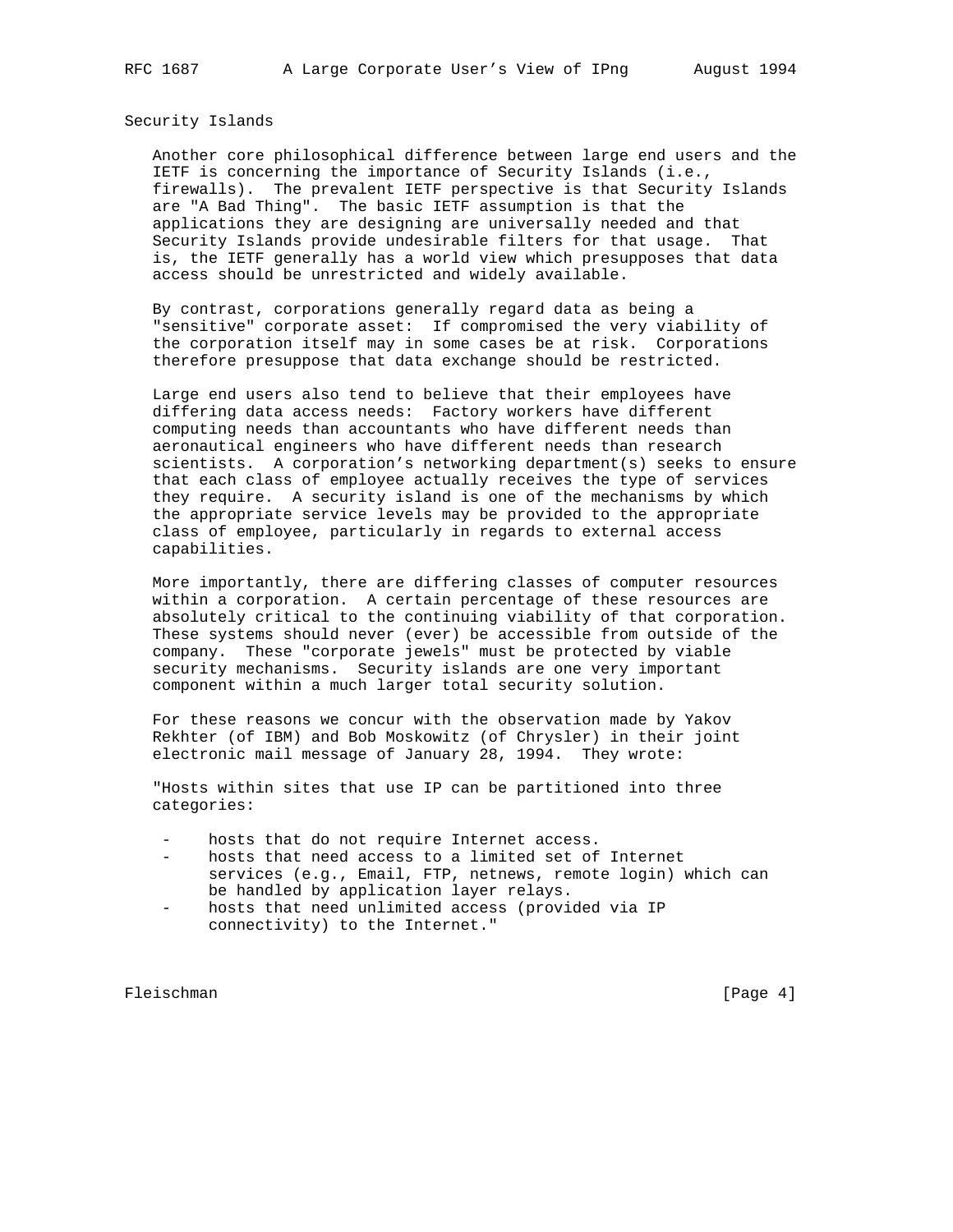The exact mechanism by which a corporation will satisfy the differing needs of these three classes of devices must be independently determined by that corporation based upon a number of internal factors. Each independent solution will determine how that corporation defines their own version of "security island".

 Thus, if end users use the Internet at all, they will generally do so through a "security island" of their own devising. The existence of the security island is yet another element to (physically and emotionally) decouple the End User from the Internet. That is, while the end user may use the Internet, their networks (in the general case) are neither directly attached to it nor are their core business processes today critically dependent upon it.

Networking from a Large End User's Perspective

 The following five key characteristics describe Boeing's environment and are probably generally representative of other large TCP/IP deployments. The author believes that an understanding of these characteristics is very important for obtaining insight into how the large end user is likely to view IPng.

1) Host Ratio

 Many corporations explicitly try to limit the number of their TCP/IP hosts that are directly accessible from the Internet. This is done for a variety of reasons (e.g., security). While the ratio of those hosts that have direct Internet access capabilities to those hosts without such capabilities will vary from company to company, ratios ranging from 1:1000 to 1:10,000 (or more) are not uncommon. The implication of this point is that the state of the world-wide (IPv4) Internet address space only directly impacts a tiny percentage of the currently deployed TCP/IP hosts within a large corporation. This is true even if the entire population is currently using Internet-assigned addresses.

2) Router-to-Host Ratio

 Most corporations have significantly more TCP/IP hosts than they have IP routers. Ratios ranging between 100:1 to 600:1 (or more) are common. The implication of this point is that a transition approach which solely demands changes to routers is generally much less disruptive to a corporation than an approach which demands changes to both routers and hosts.

Fleischman [Page 5]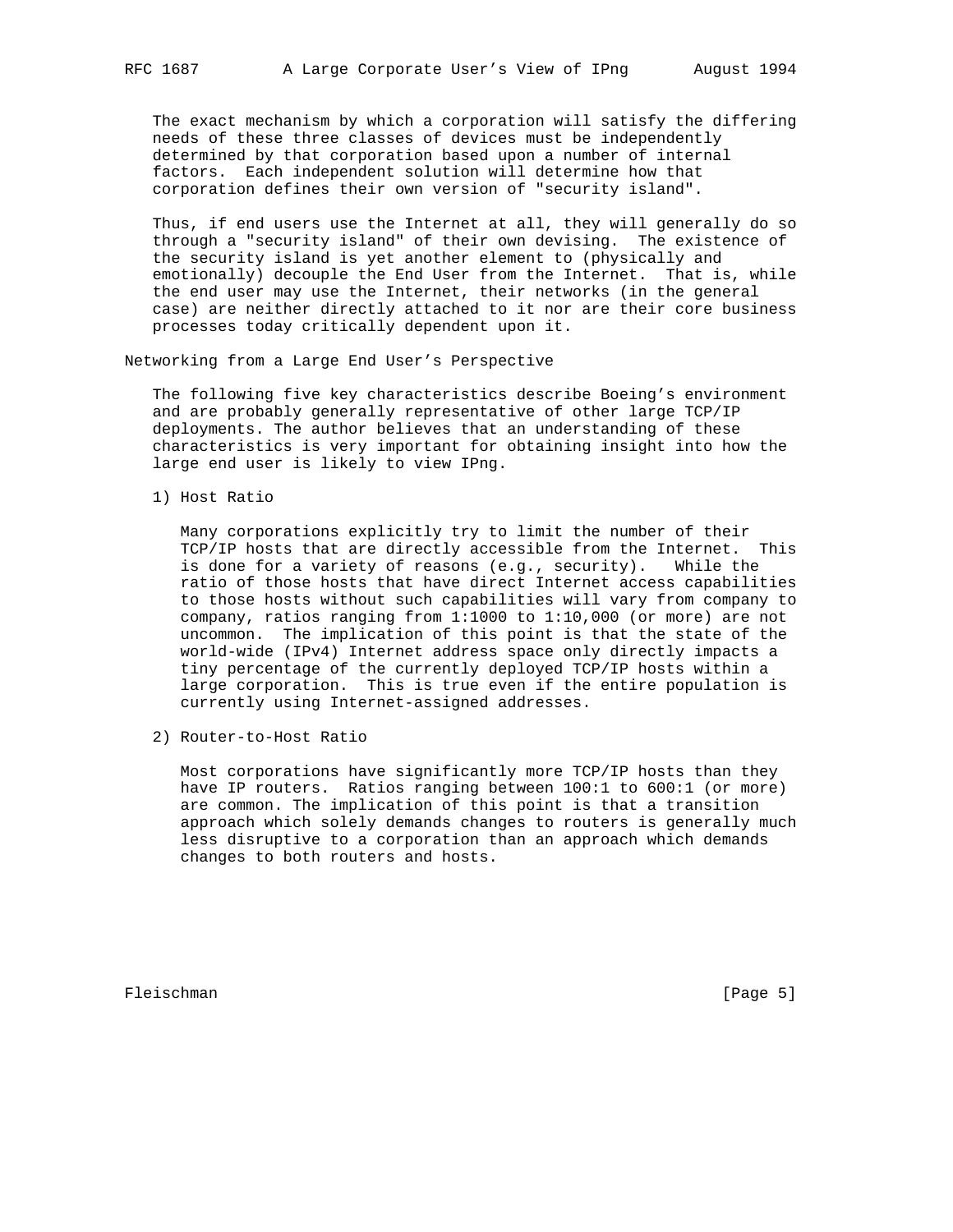## 3) Business Factor

 Large corporations exist to fulfill some business purpose such as the construction of airplanes, baseball bats, cars, or some other product or service offering. Computing is an essential tool to help automate business processes in order to more efficiently accomplish the business goals of the corporation. Automation is accomplished via applications. Data communications, operating systems, and computer hardware are the tools used by applications to accomplish their goals. Thus, users actually buy applications and not networking technologies. The central lesson of this point is that IPng will be deployed according to the applications which use it and not because it is a better technology.

4) Integration Factor

 Large corporations currently support many diverse computing environments. This diversity limits the effectiveness of a corporation's computing assets by hindering data sharing, application interoperability, "application portability", and software re-usability. The net effect is stunted application life cycles and increased support costs. Data communications is but one of the domains which contribute towards this diversity. For example, The Boeing Company currently has deployed at least sixteen different protocol families within its networks (e.g., TCP/IP, SNA, DECnet, OSI, IPX/SPX, AppleTalk, XNS, etc.). Each distinct Protocol Family population potentially implies unique training, administrative, support, and infrastructure requirements. Consequently, corporate goals often exist to eliminate or merge diverse Data Communications Protocol Family deployments in order to reduce network support costs and to increase the number of devices which can communicate together (i.e., foster interoperability). This results in a basic abhorrence to the possibility of introducing "Yet Another Protocol" (YAP). Consequently, an IPng solution which introduces an entirely new set of protocols will be negatively viewed simply because its by-products are more roadblocks to interoperability coupled with more work, expense, and risk to support the end users' computing resources and business goals. Having said this, it should be observed that this abhorrence may be partially overcome by "extenuating circumstances" such as applications using IPng which meet critical end-user requirements or by broad (international) commercial support.

Fleischman [Page 6] [Page 6]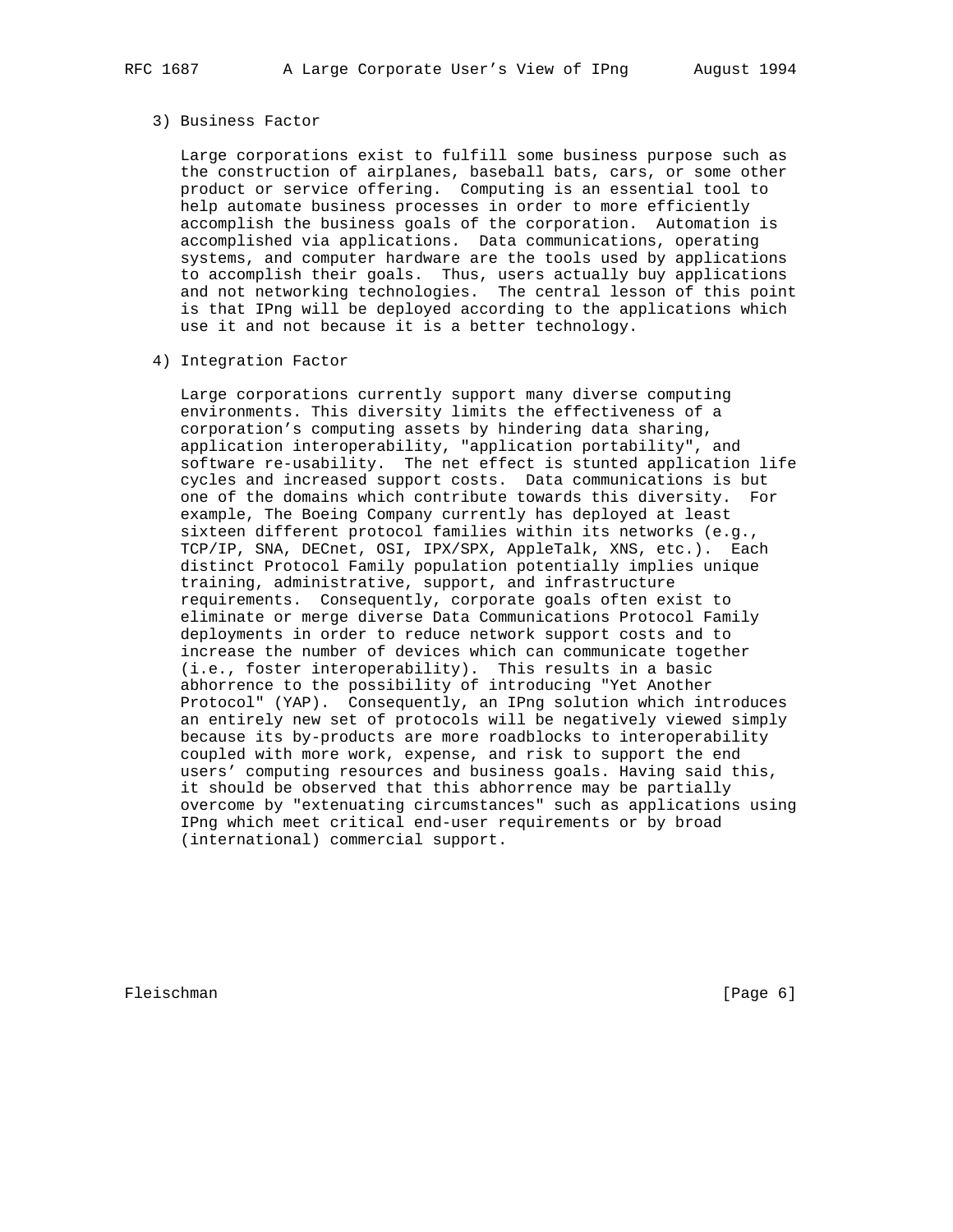### 5) Inertia Factor

 There is a natural tendency to continue to use the current IP protocol (IPv4) regardless of the state of the Internet's IPv4 address space. Motivations supporting inertia include the following: existing application dependencies (including Application Programming Interface (API) dependencies); opposition to additional protocol complexity; budgetary constraints limiting additional hardware/software expenses; additional address management and naming service costs; transition costs; support costs; training costs; etc. As the number of Boeing's deployed TCP/IP hosts continues to grow towards the 100,000 mark, the inertial power of this population becomes increasingly strong. However, inertia even exists with smaller populations simply because the cost to convert or upgrade the systems are not warranted. Consequently, pockets of older "legacy system" technologies often exist in specific environments (e.g., we still have pockets of the archaic BSC protocol). The significance of this point is that unless there are significant business benefits to justify an IPng deployment, economics will oppose such a deployment. Thus, even if the forthcoming IPng protocol proves to be "the ultimate and perfect protocol", it is unrealistic to imagine that the entire IPv4 population will ever transition to IPng. This means that should we deploy IPng within our network, there will be an ongoing requirement for our internal IPng deployment to be able to communicate with our internal IPv4 community. This requirement is unlikely to go away with time.

Address Depletion Doesn't Resonate With Users

 Thus, the central, bottom-line question concerning IPng from the large corporate user perspective is: What are the benefits which will justify the expense of deploying IPng?

 At this time we can conceive of only four possible causes which may motivate us to consider deploying IPng:

| Possible Cause:                                                                                         | Possible Corporate Response:                                                                 |
|---------------------------------------------------------------------------------------------------------|----------------------------------------------------------------------------------------------|
| 1) Many Remote (external) Peers<br>solely use IPng.                                                     | Gateway external systems only.                                                               |
| 2) Internet requires IPng usage.                                                                        | Gateway external systems only.                                                               |
| 3) "Must have" products are tightly<br>coupled with IPng (e.g., "flows"<br>for real-time applications). | Upgrade internal corporate<br>network to support IPng where<br>that functionality is needed. |

Fleischman [Page 7]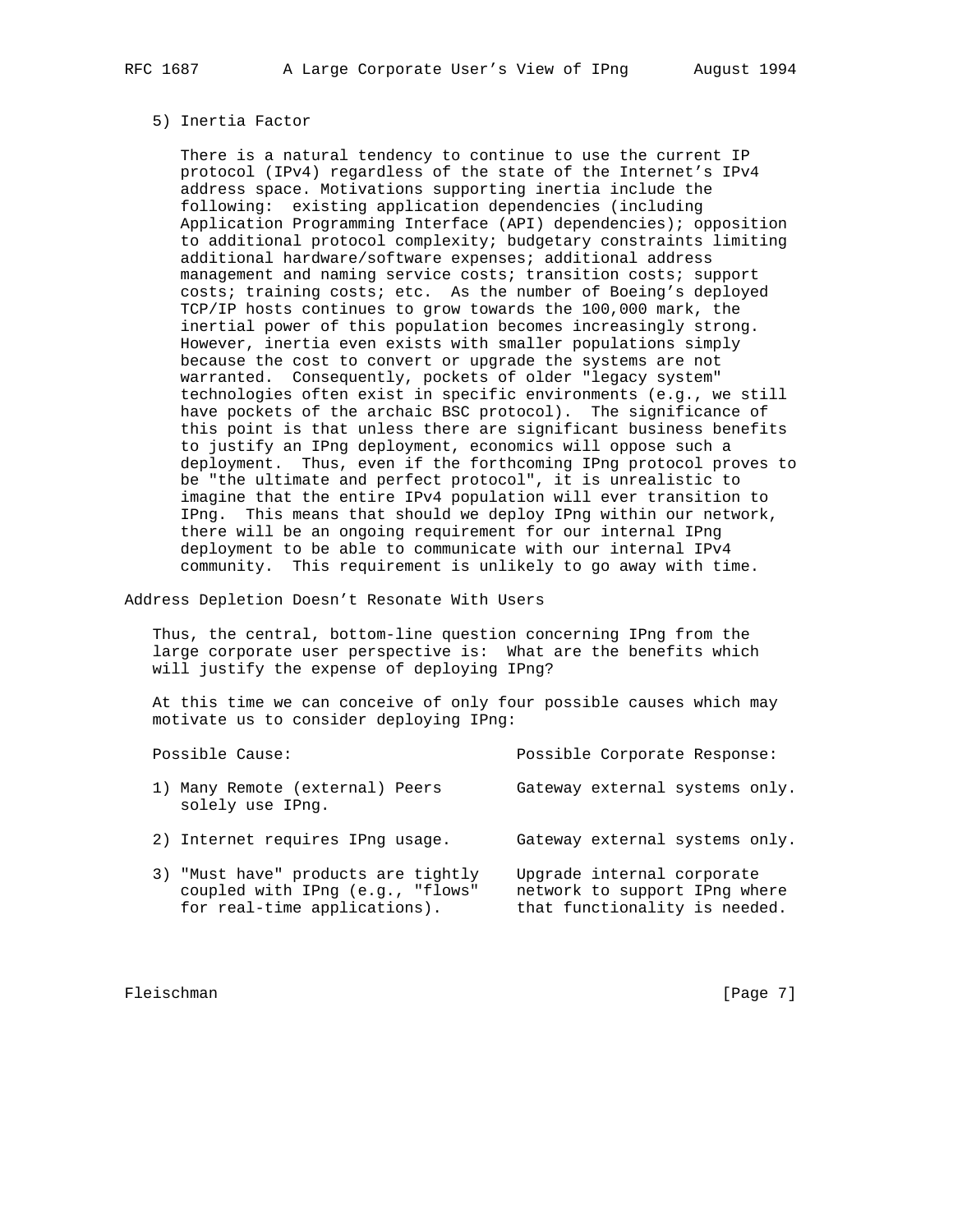4) Senior management directs IPng Respond appropriately. usage.

 It should explicitly be noted that the reasons which are compelling the Internet Community to create IPng (i.e., the scalability of IPv4 over the Internet) are not themselves adequate motivations for users to deploy IPng within their own private networks. That is, should IPng usage become mandated as a prerequisite for Internet usage, a probable response to this mandate would be to convert our few hosts with external access capabilities to become IPng-to-IPv4 application-layer gateways. This would leave the remainder of our vast internal TCP/IP deployment unchanged. Consequently, given gateways for external access, there may be little motivation for a company's internal network to support IPng.

User's IPv4 "Itches" Needing Scratching

 The end user's "loyalty" to IPv4 should not be interpreted to mean that everything is necessarily "perfect" with existing TCP/IP deployments and that there are therefore no "itches" which an improved IPv4 network layer -- or an IPng -- can't "scratch". The purpose of this section is to address some of the issues which are very troubling to many end users:

- A) Security. TCP/IP protocols are commonly deployed upon broadcast media (e.g., Ethernet Version 2). However, TCP/IP mechanisms to encrypt passwords or data which traverse this media are inadequate. This is a very serious matter which needs to be expeditiously resolved. An integrated and effective TCP/IP security architecture needs to be defined and become widely implemented across all venders' TCP/IP products.
- B) User Address Space privacy. Current IPv4 network addressing policies require that end users go to external entities to obtain IP network numbers for use in their own internal networks. These external entities have the hubris to determine whether these network requests are "valid" or not. It is our belief that a corporation's internal addressing policies are their own private affair -- except in the specific instances in which they may affect others. Consequently, a real need exists for two classes of IPv4 network numbers: those which are (theoretically) visible to the Internet today (and thus are subject to external requirements) and those which will never be connected to the Internet (and thus are strictly private). We believe that the concept of "local addresses" is a viable compromise between the justifiable need of the Internet to steward scarce global resources and the corporate need for privacy. "Local addresses" by definition are non-globally-unique addresses which should

Fleischman [Page 8]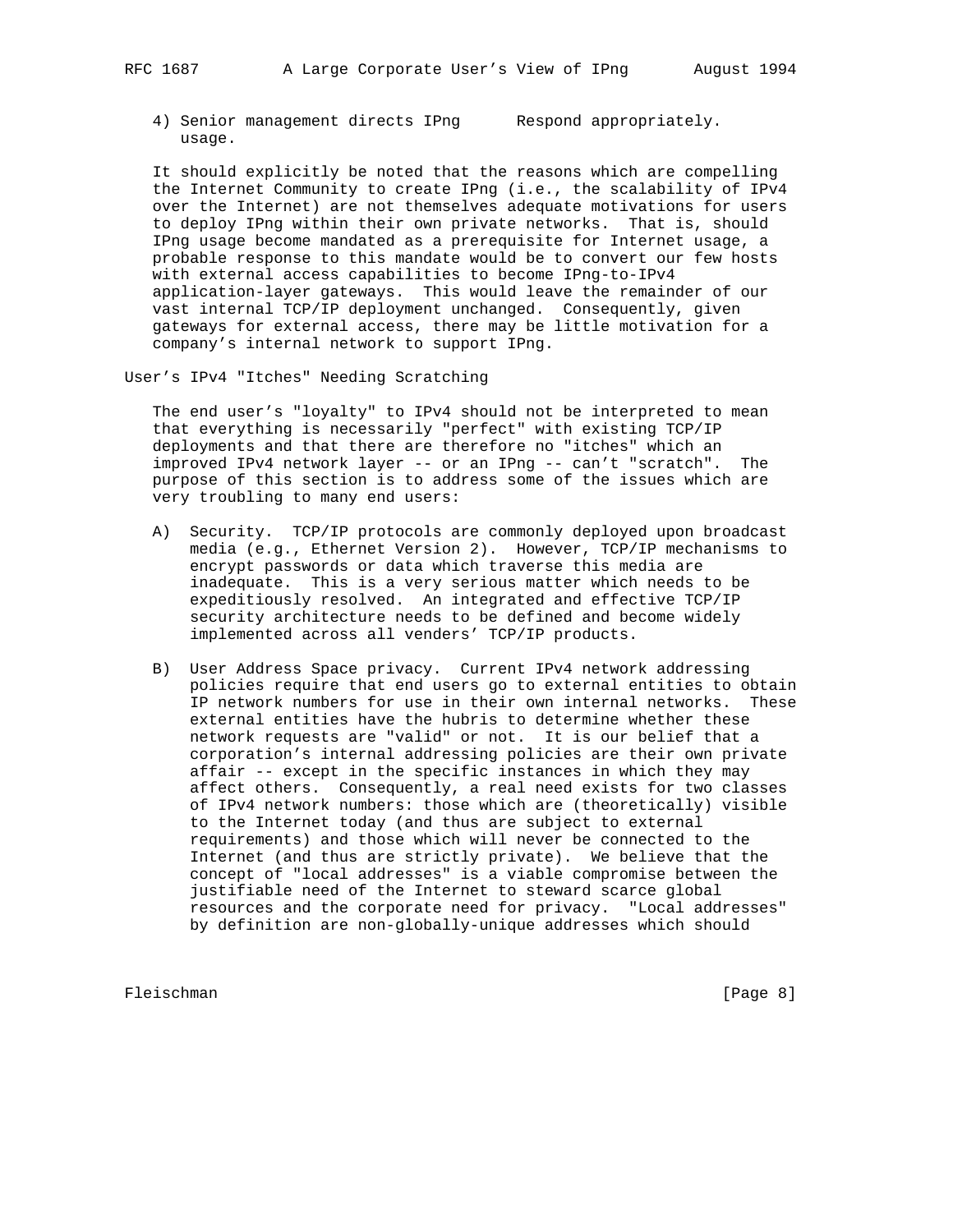never be routed (or seen) by the Internet infrastructure.

 We believe that 16 contiguous Class B "local addresses" need to immediately be made available for internal corporate usage. Such an availability may also reduce the long-term demand for new IPv4 network numbers (see RFC 1597).

- C) Self-Defining Networks. Large End Users have a pressing need for plug-and-play TCP/IP networks which auto-configure, auto-address, and auto-register. End users have repeatedly demonstrated our inability to make the current manual methods work (i.e., heavy penalties for human error). We believe that the existing DHCP technology is a good beginning in this direction.
- D) APIs and network integration. End users have deployed many differing complex protocol families. We need tools by which these diverse deployments may become integrated together along with viable transition tools to migrate proprietary alternatives to TCP/IP-based solutions. We also desire products to use "open" multi-vendor, multi-platform, exposed Application Programming Interfaces (APIs) which are supported across several data communications protocol "families" to aid in this integration effort.
- E) International Commerce. End users are generally unsure as to what extent TCP/IP can be universally used for international commerce today and whether this is a cost-effective and "safe" option to satisfy our business requirements.
- F) Technological Advances. We have ongoing application needs which demand a continual "pushing" of the existing technology. Among these needs are viable (e.g., integratable into our current infrastructures) solutions to the following: mobile hosts, multimedia applications, real-time applications, very high-bandwidth applications, improved very low-bandwidth (e.g., radio based) applications, standard-TCP/IP-based transaction processing applications (e.g., multi-vendor distributed databases).

Only Two Motivations For Users To Deploy IPng

 Despite this list of IPv4 problem areas, we suspect that there are only two causes which may motivate users to widely deploy IPng:

 (1) If IPng products add critical functionality which IPv4 can't provide (e.g., real time applications, multimedia applications, genuine (scalable) plug-and-play networking, etc.), users would be motivated to deploy IPng where that functionality is needed.

Fleischman [Page 9]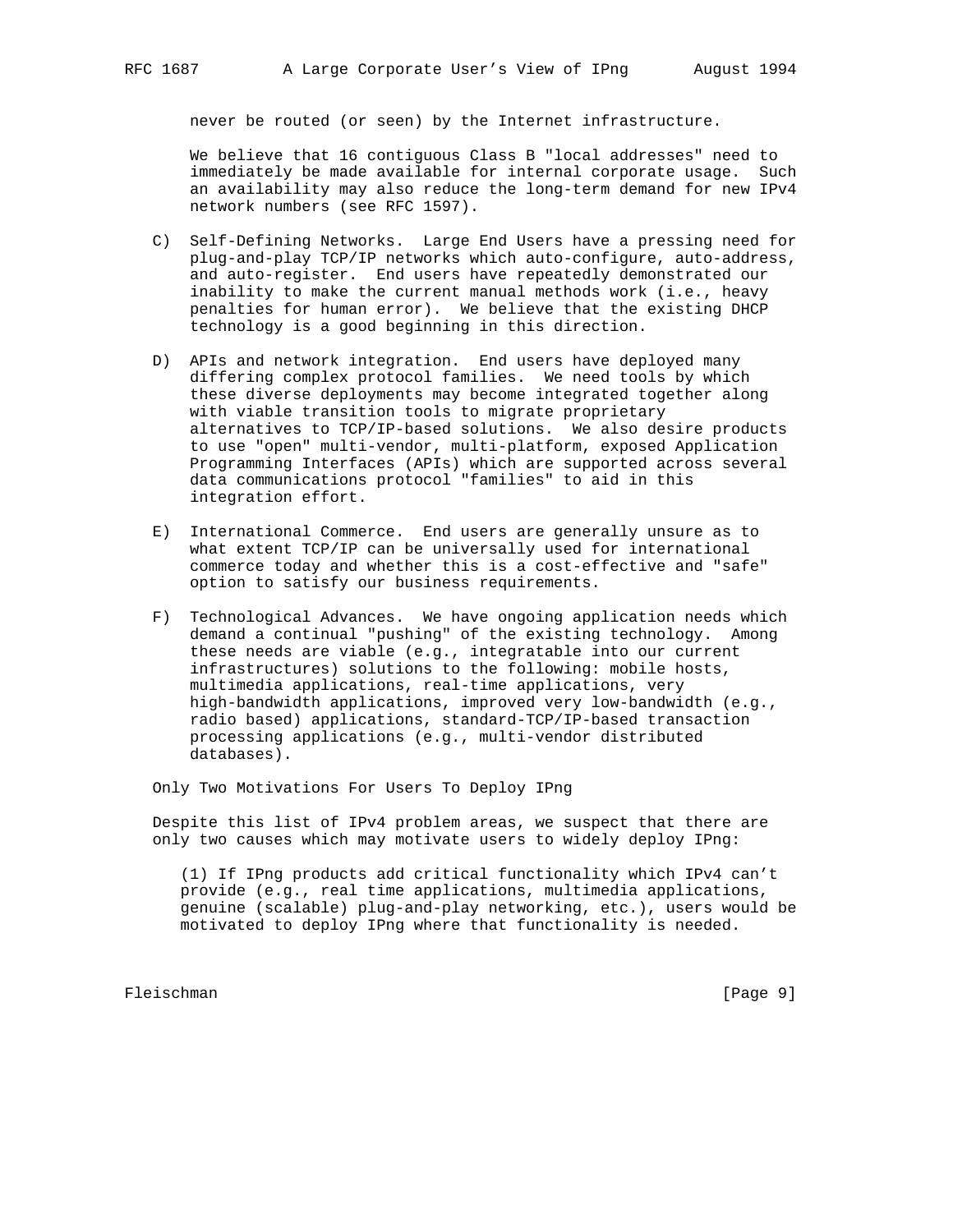However, these deployments must combat the "Integration Factor" and the "Inertia Factor" forces which have previously been described. This implies that there must be a significant business gain to justify such a deployment. While it is impossible to predict exactly how this conflict would "play out", it is reasonable to assume that IPng would probably be deployed according to an "as needed only" policy. Optimally, specific steps would be taken to protect the remainder of the network from the impact of these localized changes. Of course, should IPng become bundled with "killer applications" (i.e., applications which are extremely important to significantly many key business processes) then all bets are off: IPng will become widely deployed. However, it also should be recognized that virtually all (initial) IPng applications, unless they happen to be "killer applications", will have to overcome significant hurdles to be deployed simply because they represent risk and substantially increased deployment and support costs for the end user.

 (2) Should IPng foster a convergence between Internet Standards and International Standards (i.e., OSI), this convergence could change IPng's destiny. That is, the networks of many large corporations are currently being driven by sets of strong, but contradictory, requirements: one set demanding compliance with Internet Standards (i.e., TCP/IP) and another set demanding compliance with International Standards. This paper assumes that the reader is already familiar with the many reasons why end users seek to deploy and use Internet Standards. The following is a partial list as to why End Users may be motivated to use International Standards (i.e., OSI) as well:

- A) World-wide commerce is regulated by governments in accordance with their treaties and legal agreements. World-wide telecommunications are regulated by the ITU (a United Nations chartered/authorized organization). International Standards (i.e., OSI) are the only government-sanctioned method for commercial data communications. Aspects of this picture are currently in the process of changing.
- B) The currently proprietary aeronautical world-wide air-to-ground and ground-to-ground communications are being replaced by an OSI-based (CLNP) Aeronautical Telecommunications Network (ATN) internet which is being built in a number of different national and international forums including:
	- \* International Civil Aviation Organization (ICAO)
	- \* International Air Transport Association (IATA)
	- \* Airlines Electronic Engineering Committee (AEEC)

Fleischman [Page 10]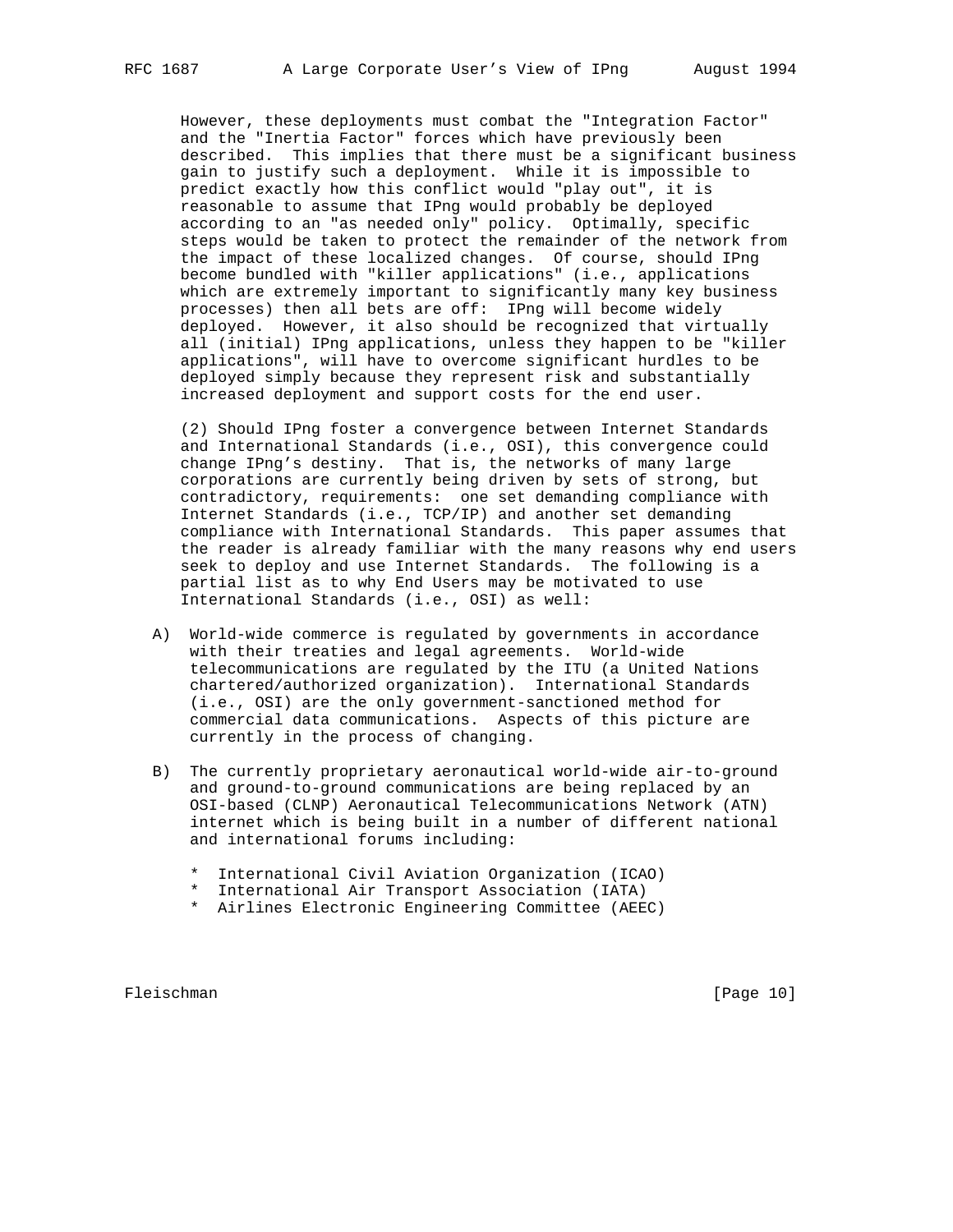"Civil Aviation Authorities, airlines, and private aircraft will use the ATN to convey two major categories of data traffic among their computers: Air Traffic Services Communications (ATSC) and Aeronautical Industry Services Communication (AISC)." [Note: The data communications of airline passengers are not addressed by the directive.]

- C) A corporation's customers may have data communications requirements which are levied upon them by the governments in which they operate which they, in turn, must support in their own products in order to fulfill their customers' needs. For example, Boeing is influenced by existing:
	- \* Computer Aided Logistics Support (CALS; i.e., these are GOSIP (OSI)-based) requirements for US Department of Defense contractors.
	- \* Airline requirements emanating from A and B above.
- D) The end user perception that once we have deployed International Standards we will not subsequently be compelled to migrate by external factors to another technology. Thus, we would have a "safe" foundation to concentrate upon our real computing issues such as increased customer satisfaction, business process flow-time improvements, legacy system modernization, and cost avoidance.
- E) The proposals of entities desiring to obtain contracts with Governments are evaluated on many subjective and objective bases. One of the subjective issues may well be the "responsibility" and "dependability" of the bidder company including such intangibles as its corporate like-mindedness. For this reason, as long as the Government has OSI as their official standard, the bidder may have a subjective advantage if its corporate policy also includes a similar standard, particularly if data communications services are being negotiated.
- F) The perception that the need for IPng may imply that IPv4 is unfit to be a strategic end user alternative. Also, IPng is not a viable deployment option at this time.
- G) Doubts concerning IPv4 scalability (e.g., toasternet: an algorithmic change in which currently "dumb devices" become intelligent and suddenly require Internet connectivity).

 It currently appears that many of these "OSI motivations" are undergoing change at this time. This possibility must be tracked with interest. However, a key point of this section is that a

Fleischman [Page 11]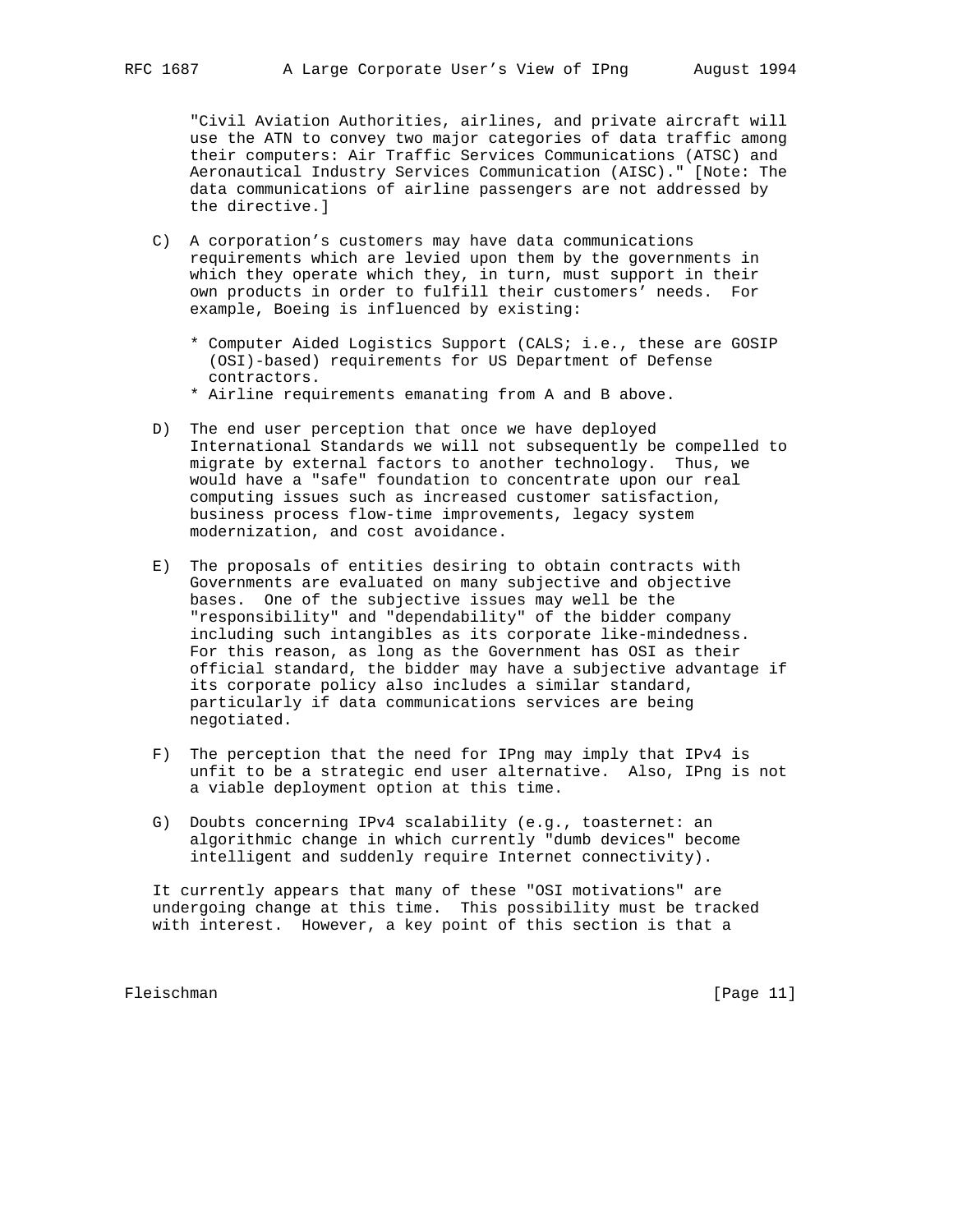corporation must base its data communications decisions upon business requirements. That is, corporations exist to sell products and services, not to play "networking games".

 Thus, if a means could be found to achieve greater synergy (integration/ adoption) between Internet Standards and International Standards then corporate management may be inclined to mandate internal deployment of the merged standards and promote their external use. Optimally, such a synergy should offer the promise of reducing currently deployed protocol diversity (i.e., supports the "Integration Factor" force). Depending on the specific method by which this convergence is achieved, it may also partially offset the previously mentioned "Inertia Factor" force, especially if IPng proves to be a protocol which has already been deployed.

User-based IPng Requirements

 From the above one can see that a mandate to use IPng to communicate over the Internet does not correspondingly imply the need for large corporate networks to generally support IPng within their networks. Thus, while the IPv4 scalability limitations are a compelling reason to identify a specific IPv4 replacement protocol for the Internet, other factors are at work within private corporate networks. These factors imply that large TCP/IP end users will have a continuing need to purchase IPv4 products even after IPng products have become generally available.

 However, since the IETF community is actively engaged in identifying an IPng solution, it is desirable that the solution satisfy as many end user needs as possible. For this reason, we would like to suggest that the following are important "user requirements" for any IPng solution:

- 1) The IPng approach must permit users to slowly transition to IPng in a piecemeal fashion. Even if IPng becomes widely deployed, it is unrealistic to expect that users will ever transition all of the extensive IPv4 installed base to IPng. Consequently, the approach must indefinitely support corporate-internal communication between IPng hosts and IPv4 hosts regardless of the requirements of the world-wide Internet.
- 2) The IPng approach must not hinder technological advances from being implemented.
- 3) The IPng approach is expected to eventually foster greater synergy (integration/adoption) between Internet Standards and International Standards (i.e., OSI). [Note: This may be accomplished in a variety of ways including having the Internet

Fleischman [Page 12]